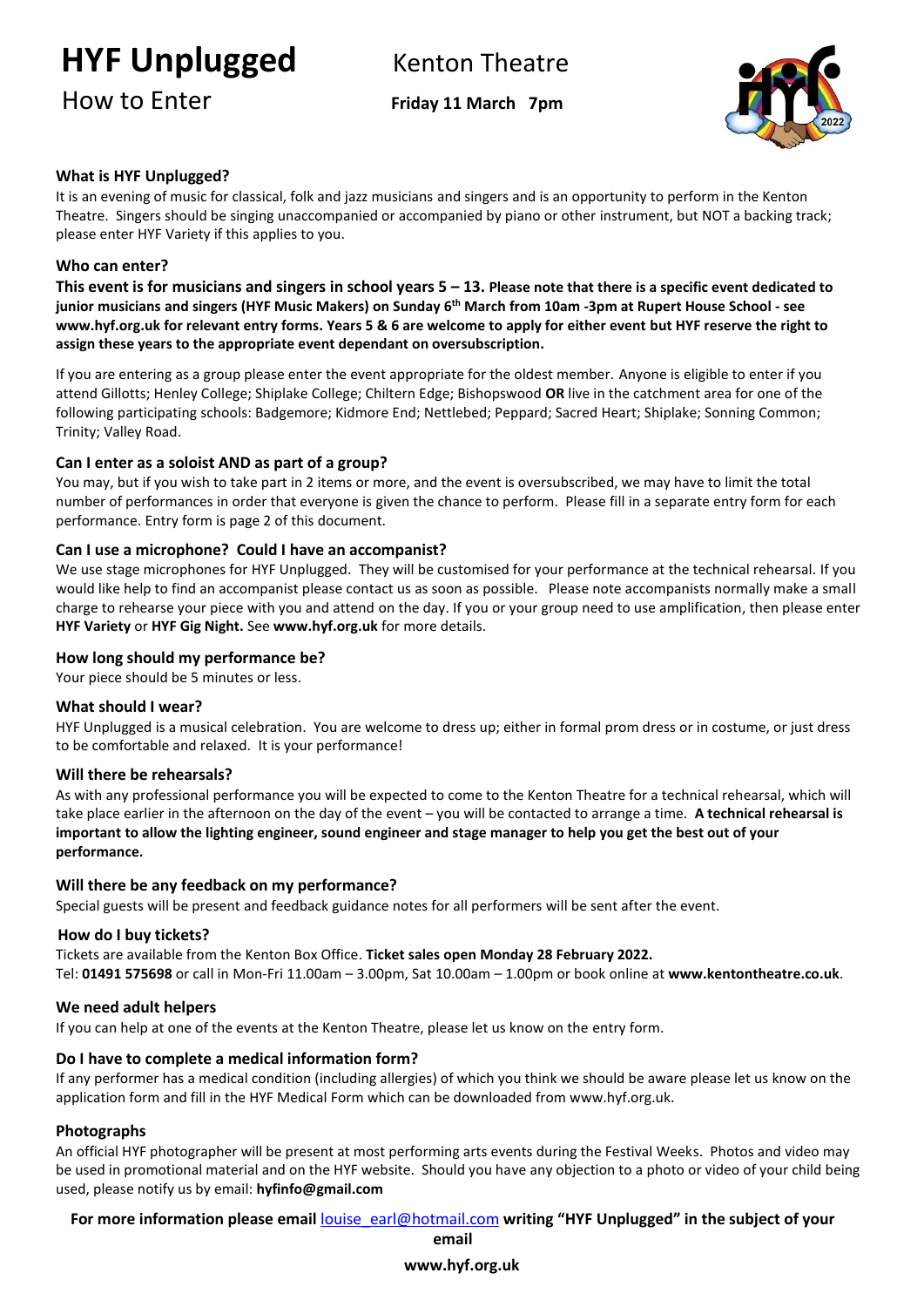**HYF Unplugged** Kenton Theatre

How to Enter **Friday <sup>11</sup> March 7pm**



Please read the Information notes, print out and complete both pages of this form (in block capitals) and return it by the closing date: **25 February 2022** to: **Louise Earl, 6 Farm Road, Henley on Thames, RG9 1EJ or** [louise\\_earl@hotmail.com](mailto:louise_earl@hotmail.com)

| <b>YOUR NAME (s)</b><br>Larger groups please continue on reverse                                                                                                                                                                                                                                                 | Age and<br>Date of Birth | Instrument (musicians only) | <b>School</b><br>Year | Your school name |  |  |
|------------------------------------------------------------------------------------------------------------------------------------------------------------------------------------------------------------------------------------------------------------------------------------------------------------------|--------------------------|-----------------------------|-----------------------|------------------|--|--|
|                                                                                                                                                                                                                                                                                                                  |                          |                             |                       |                  |  |  |
|                                                                                                                                                                                                                                                                                                                  |                          |                             |                       |                  |  |  |
|                                                                                                                                                                                                                                                                                                                  |                          |                             |                       |                  |  |  |
|                                                                                                                                                                                                                                                                                                                  |                          |                             |                       |                  |  |  |
|                                                                                                                                                                                                                                                                                                                  |                          |                             |                       |                  |  |  |
| IF YOU ARE A GROUP DO YOU HAVE A GROUP NAME? -                                                                                                                                                                                                                                                                   |                          |                             |                       |                  |  |  |
| <b>MUSIC</b>                                                                                                                                                                                                                                                                                                     |                          |                             |                       |                  |  |  |
| Name of piece:<br>Name of composer:                                                                                                                                                                                                                                                                              |                          |                             |                       |                  |  |  |
| Are you using an accompanist?<br><b>YES</b><br>NO.<br>Name of accompanist:                                                                                                                                                                                                                                       |                          |                             |                       |                  |  |  |
| <b>EQUIPMENT</b>                                                                                                                                                                                                                                                                                                 |                          |                             |                       |                  |  |  |
| Will you need any of the following?                                                                                                                                                                                                                                                                              |                          |                             |                       |                  |  |  |
| Music Stand(s) $\vert$ $\vert$<br>Chair(s) $\vert$ $\vert$<br>Piano<br>Other $ $  <br>Please give details:                                                                                                                                                                                                       |                          |                             |                       |                  |  |  |
| If you are a group of 5 or more people, it is helpful if you can attach a layout plan of how you will be arranged to assist<br>with a quick stage set between acts. Is a plan attached with this application? YES<br><b>NO</b>                                                                                   |                          |                             |                       |                  |  |  |
| <b>BACKGROUND INFORMATION</b>                                                                                                                                                                                                                                                                                    |                          |                             |                       |                  |  |  |
| Please tell us something about yourselves that will help us to introduce you to the audience - continue on reverse if<br>necessary.                                                                                                                                                                              |                          |                             |                       |                  |  |  |
|                                                                                                                                                                                                                                                                                                                  |                          |                             |                       |                  |  |  |
|                                                                                                                                                                                                                                                                                                                  |                          |                             |                       |                  |  |  |
|                                                                                                                                                                                                                                                                                                                  |                          |                             |                       |                  |  |  |
|                                                                                                                                                                                                                                                                                                                  |                          |                             |                       |                  |  |  |
|                                                                                                                                                                                                                                                                                                                  |                          |                             |                       |                  |  |  |
| Please note: The personal data supplied in this application form will only be used for the purposes of administering the HYF event you have<br>applied for, after which, this application form and any records of personal data will be deleted.                                                                 |                          |                             |                       |                  |  |  |
| Please keep my name and email address so that HYF can send me information about HYF events including announcements and<br>fundraising activities. Please tick to agree.                                                                                                                                          |                          |                             |                       |                  |  |  |
| If at any point you change your mind and want to withdraw your consent, please let us know by emailing hyfinfo@gmail.com and we'll<br>update your details. You also have rights to access your personal data, to have it corrected or deleted, to object to processing and to lodge<br>a complaint with the ICO. |                          |                             |                       |                  |  |  |
| <b>FOR HYF OFFICE USE ONLY:</b><br>DATE:                                                                                                                                                                                                                                                                         |                          | <b>ENTRY NO:</b>            |                       |                  |  |  |
| PRIMARY PARENT/GUARDIAN RESPONSIBLE FOR ALL CORRESPONDENCE                                                                                                                                                                                                                                                       |                          |                             |                       |                  |  |  |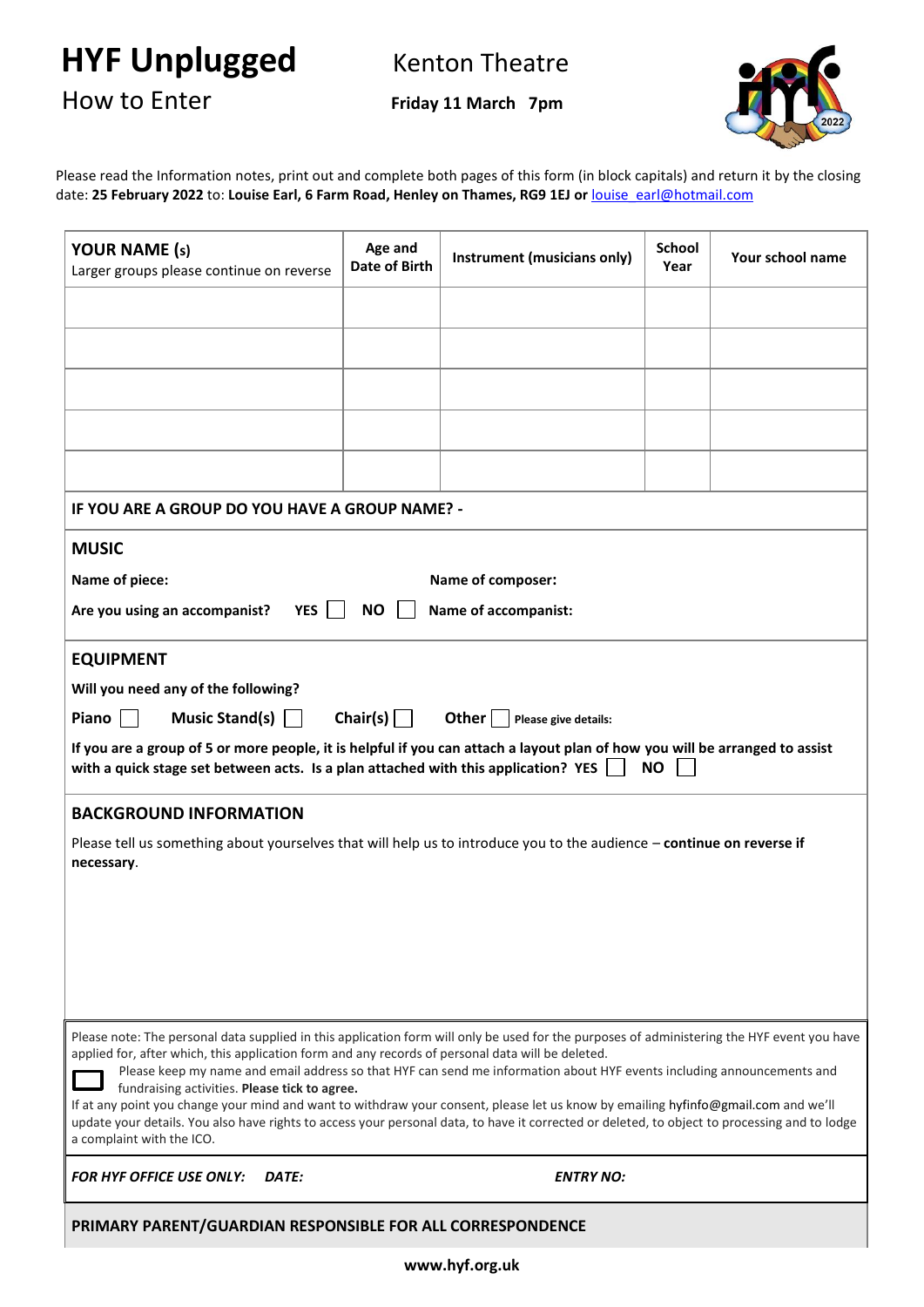# **HYF Unplugged** Kenton Theatre

How to Enter **Friday <sup>11</sup> March 7pm**



| Correspondence will be sent to the person named below. If there is more than one performer, the person named below<br>will be responsible for ensuring that all information is passed on to other performers in the group.                            |                                                                                                       |                       |                         |  |  |
|-------------------------------------------------------------------------------------------------------------------------------------------------------------------------------------------------------------------------------------------------------|-------------------------------------------------------------------------------------------------------|-----------------------|-------------------------|--|--|
| Name:                                                                                                                                                                                                                                                 |                                                                                                       |                       |                         |  |  |
| <b>Address:</b>                                                                                                                                                                                                                                       |                                                                                                       |                       |                         |  |  |
| Postcode:                                                                                                                                                                                                                                             | Home telephone:                                                                                       | <b>Mobile number:</b> |                         |  |  |
| Email:                                                                                                                                                                                                                                                |                                                                                                       |                       |                         |  |  |
| MEDICAL INFORMATION If any of the performers have any medical issues of which we should be aware, their<br>parent/guardian must complete the HYF Medical Form which can be downloaded from www.hyf.org.uk.                                            |                                                                                                       |                       |                         |  |  |
| I give permission for the child/children named on this entry form to take part in this event and have obtained<br>the permission of parents/guardians of all performers. I have read all the entry guidelines and agree to comply<br>with them: $YES$ |                                                                                                       |                       |                         |  |  |
| Signed:                                                                                                                                                                                                                                               | <b>Print name:</b>                                                                                    |                       | Date:                   |  |  |
|                                                                                                                                                                                                                                                       | I can help as a steward or chaperone at a Kenton event. (If YES, we will contact you to discuss this) |                       | <b>YES</b><br>NO.       |  |  |
| <b>CONTACT DETAILS FOR PARENTS/GUARDIANS OF ALL ADDITIONAL PERFORMERS</b> (please print an extra page if necessary)                                                                                                                                   |                                                                                                       |                       |                         |  |  |
| Name:                                                                                                                                                                                                                                                 |                                                                                                       | Performer name:       |                         |  |  |
| Address:                                                                                                                                                                                                                                              |                                                                                                       |                       |                         |  |  |
| Postcode:                                                                                                                                                                                                                                             | Home telephone:                                                                                       | Mobile number:        |                         |  |  |
| Email:                                                                                                                                                                                                                                                |                                                                                                       |                       |                         |  |  |
|                                                                                                                                                                                                                                                       | I can help as a steward or chaperone at a Kenton event. (If YES, we will contact you to discuss this) |                       | <b>YES</b><br><b>NO</b> |  |  |
| Name:                                                                                                                                                                                                                                                 |                                                                                                       | Performer name:       |                         |  |  |
| Address:                                                                                                                                                                                                                                              |                                                                                                       |                       |                         |  |  |
| Postcode:                                                                                                                                                                                                                                             | Home telephone:                                                                                       | Mobile number:        |                         |  |  |
| Email:                                                                                                                                                                                                                                                |                                                                                                       |                       |                         |  |  |
|                                                                                                                                                                                                                                                       | I can help as a steward or chaperone at a Kenton event. (If YES, we will contact you to discuss this) |                       | <b>YES</b><br>NO.       |  |  |
| Name:                                                                                                                                                                                                                                                 |                                                                                                       | Performer name:       |                         |  |  |
| Address:                                                                                                                                                                                                                                              |                                                                                                       |                       |                         |  |  |
| Postcode:                                                                                                                                                                                                                                             | Home telephone:                                                                                       | Mobile number:        |                         |  |  |
| Email:                                                                                                                                                                                                                                                |                                                                                                       |                       |                         |  |  |
|                                                                                                                                                                                                                                                       | I can help as a steward or chaperone at a Kenton event. (If YES, we will contact you to discuss this) |                       | <b>YES</b><br><b>NO</b> |  |  |
| Name:                                                                                                                                                                                                                                                 |                                                                                                       | Performer name:       |                         |  |  |
| Address:                                                                                                                                                                                                                                              |                                                                                                       |                       |                         |  |  |
| Postcode:                                                                                                                                                                                                                                             | Home telephone:                                                                                       | Mobile number:        |                         |  |  |
| Email:                                                                                                                                                                                                                                                |                                                                                                       |                       |                         |  |  |
|                                                                                                                                                                                                                                                       | I can help as a steward or chaperone at a Kenton event. (If YES, we will contact you to discuss this) |                       | <b>YES</b><br>NO        |  |  |
| Name:                                                                                                                                                                                                                                                 |                                                                                                       | Performer name:       |                         |  |  |
| Address:                                                                                                                                                                                                                                              |                                                                                                       |                       |                         |  |  |
| Postcode:                                                                                                                                                                                                                                             | Home telephone:                                                                                       | Mobile number:        |                         |  |  |
| Email:                                                                                                                                                                                                                                                |                                                                                                       |                       |                         |  |  |
| <b>YES</b><br>I can help as a steward or chaperone at a Kenton event. ((If YES, we will contact you to discuss this)<br><b>NO</b>                                                                                                                     |                                                                                                       |                       |                         |  |  |
| FOR HYF OFFICE USE ONLY DATE:                                                                                                                                                                                                                         |                                                                                                       | <b>ENTRY NO:</b>      |                         |  |  |